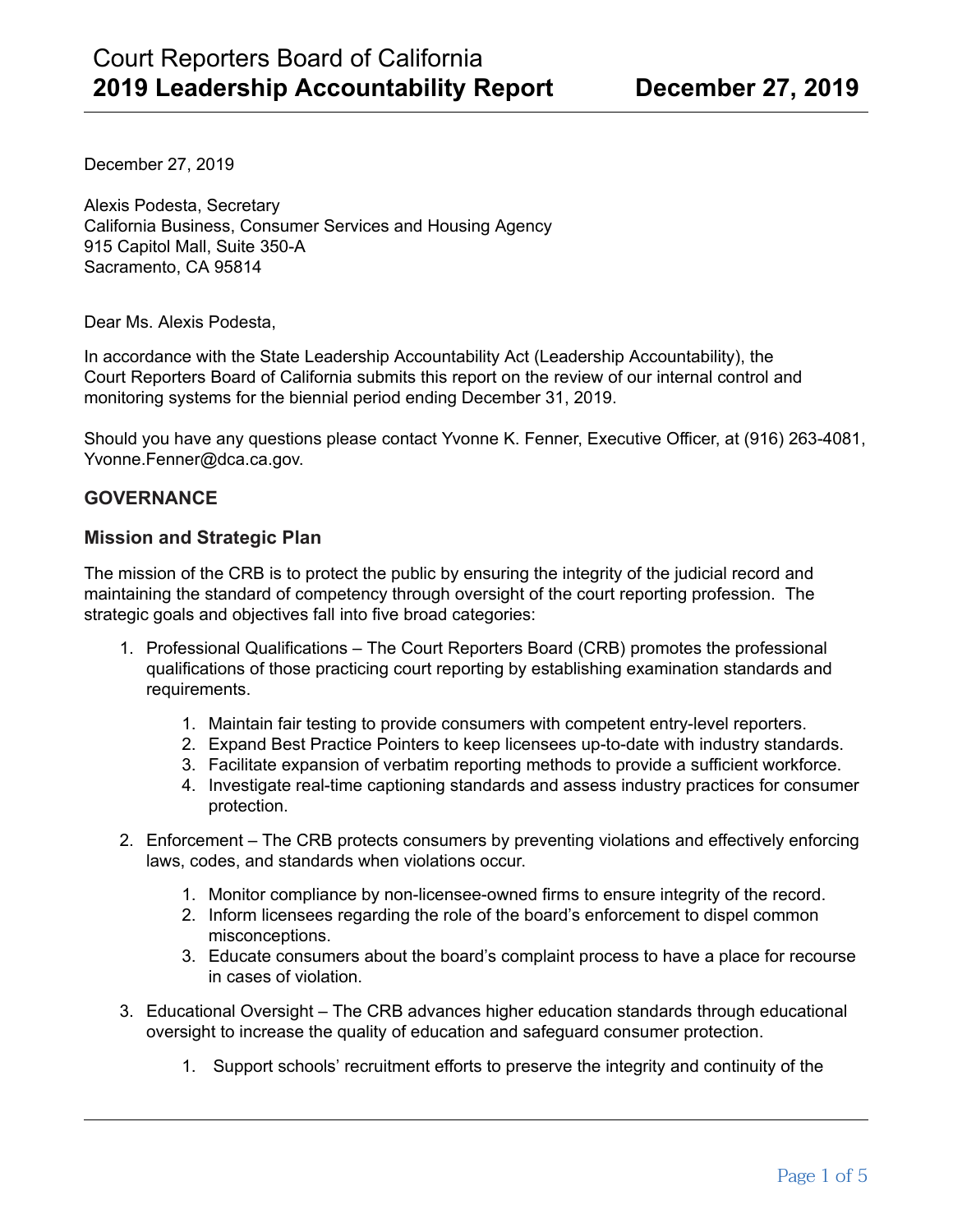workforce.

- 2. Increase CRB school visits to more effectively monitor compliance with applicable laws and regulations.
- 4. Consumer Information The CRB increases public and professional awareness of its mission, activities, and services, with a focus on practice standards.
	- 1. Launch a strategic awareness campaign in collaboration with external stakeholders to educate consumers about the court reporting roles and CRB responsibilities and services.
- 5. Organizational Effectiveness The CRB enhances organizational effectiveness and strives to improve the quality of customer services.
	- 1. Improve the CRB website to improve service and efficiency for consumers.
	- 2. Implement business modernization to allow online renewals and applications.
	- 3. Continue to cross-train staff to be effective and efficient, as well as to prepare for succession planning.

Each of the goals is broken down and compiled into an action plan that is reviewed at each board meeting in order for the board members to be apprised of the status of progress as well as recommend a shifting of priorities as needed.

## **Control Environment**

The board members and board management staff complete ethics courses provided through the Department of Justice. Training requirements are tracked by board staff in order to maximize compliance. Department of Consumer Affairs (DCA) staff counsel is helpful in reminding board members and staff of ethical obligations regarding open meeting laws as well as conflict of interest concerns. Ultimately the executive officer and board chair are tasked with the responsibility of ensuring the integrity of the CRB.

The CRB has a very small staff consisting of the executive officer and four positions. There is one fulltime licensing and examination position, one full-time enforcement position, one full-time Transcript Reimbursement Fund (TRF)/board liaison position, a half-time TRF position, and a half-time receptionist/clerical support position. The executive officer is the only management-level employee and is, thus, solely accountable for the CRB workforce.

The executive officer holds monthly staff meetings, more often if required. Information regarding strategic plan initiatives as well as processes relating to internal control systems is discussed. If duties are to be assigned to a particular staff person, a one-on-one meeting is held with the executive officer.

Vacancies are very rare. Recruitment is done as needed to fill vacancies. The hiring process is about to begin to fill a half-time position left vacant from a recently-retired management services technician.

Because each staff person is solely responsible for a particular aspect of the board's activities, we do not use a traditional model of a supervisor training others in their department. To protect from unexpected absenteeism, staff are cross-trained on each other's desks so that consumers are able to be helped by multiple people, even though it is not their area of primary responsibility.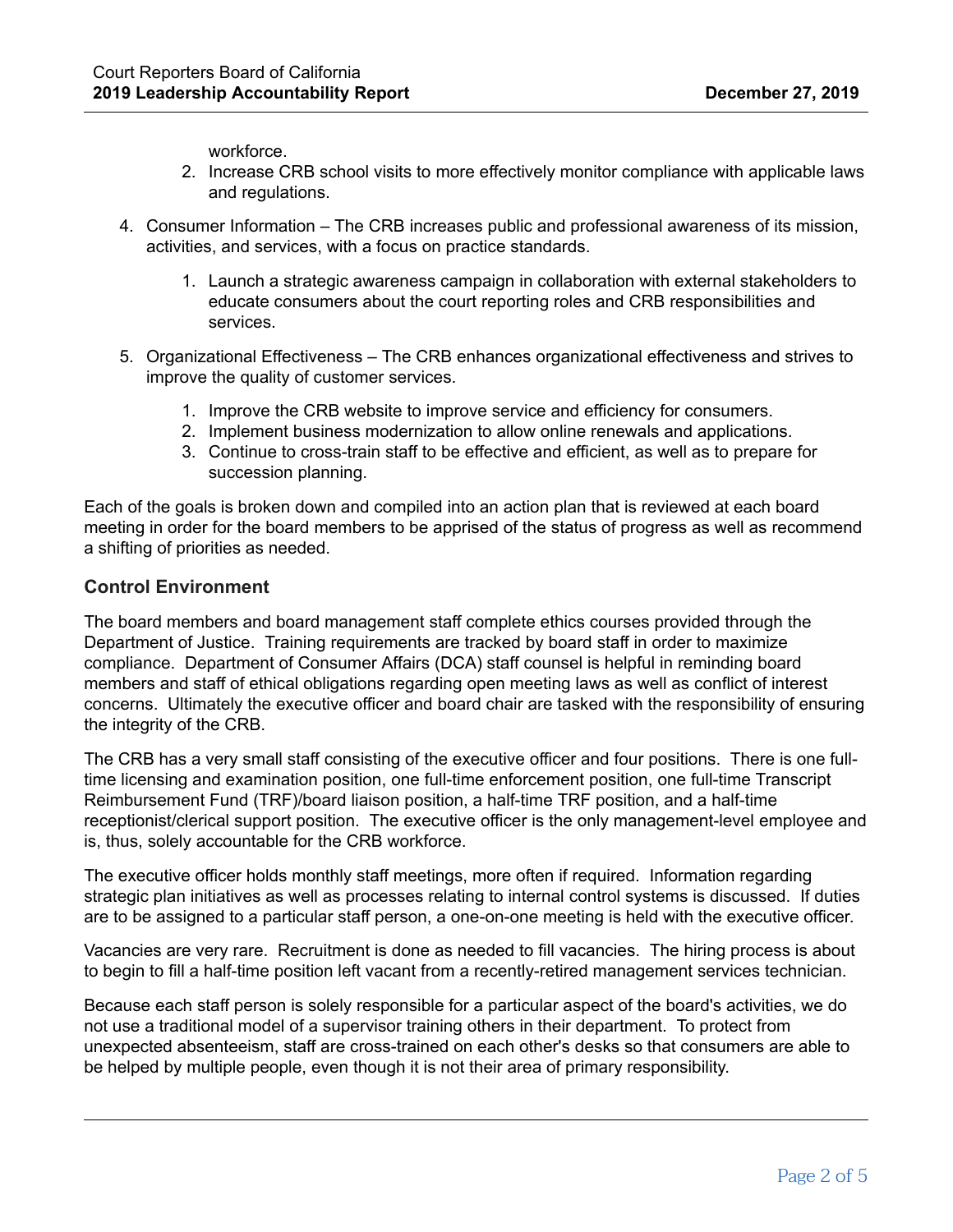One-on-one meetings are held with staff to discuss their career goals. This is done in conjunction with the performance evaluations. The goal for 2020 is to complete performance evaluations in each employee's birth month. During performance evaluations, expectations are set out and documented for ease of follow up.

### **Information and Communication**

Because of the small size of staff, internal communication is often informal. Regular staff meetings are held, and information is shared via email. Board staff is very competent, but at the same time open to ways to improve efficiency. Typically, staff make suggestions directly to each other, but also feel comfortable reporting to the executive officer.

The CRB receives its budget information via DCA's Budget Office. The FI\$CAL implementation has been a rocky road but timeliness and accuracy of budget information has improved significantly over the last year.

Information regarding the CRB's activities is shared with licensees and other stakeholders via a biannual newsletter. Additionally, email is used to deliver relevant information to the subscription list of interested parties. The CRB also utilizes its website as a method of communication for essential information to the public.

## **MONITORING**

The information included here discusses the entity-wide, continuous process to ensure internal control systems are working as intended. The role of the executive monitoring sponsor includes facilitating and verifying that the Court Reporters Board of California monitoring practices are implemented and functioning. The responsibilities as the executive monitoring sponsor(s) have been given to: Yvonne K. Fenner, Executive Officer.

As the head of the CRB, Yvonne Fenner, Executive Officer, is responsible for the overall establishment and maintenance of the risk management and internal control systems.

#### **Executive Monitoring Sponsor(s)**

The executive monitoring sponsor responsibilities include facilitating and verifying that the CRB control monitoring practices are implemented and functioning as intended. The responsibilities as the executive monitoring sponsor(s) have been given to Yvonne Fenner, Executive Officer.

#### **Monitoring Activities**

The executive officer is involved in day-to-day activities of licensing and enforcement at a supervisory level, and, therefore, the monitoring is daily. The executive officer uses preparation for board meetings as an opportunity to review and prepare detailed reports in all areas of board operation where the results of board activity is documented and measured. Is reviewing the reports, any issues that require action are noted and corrective action taken with the pertinent staff person at that time.

Budget expenditure projections are reviewed monthly in detail with board staff to ensure accuracy. All reports are submitted to the board at board meetings for review and input.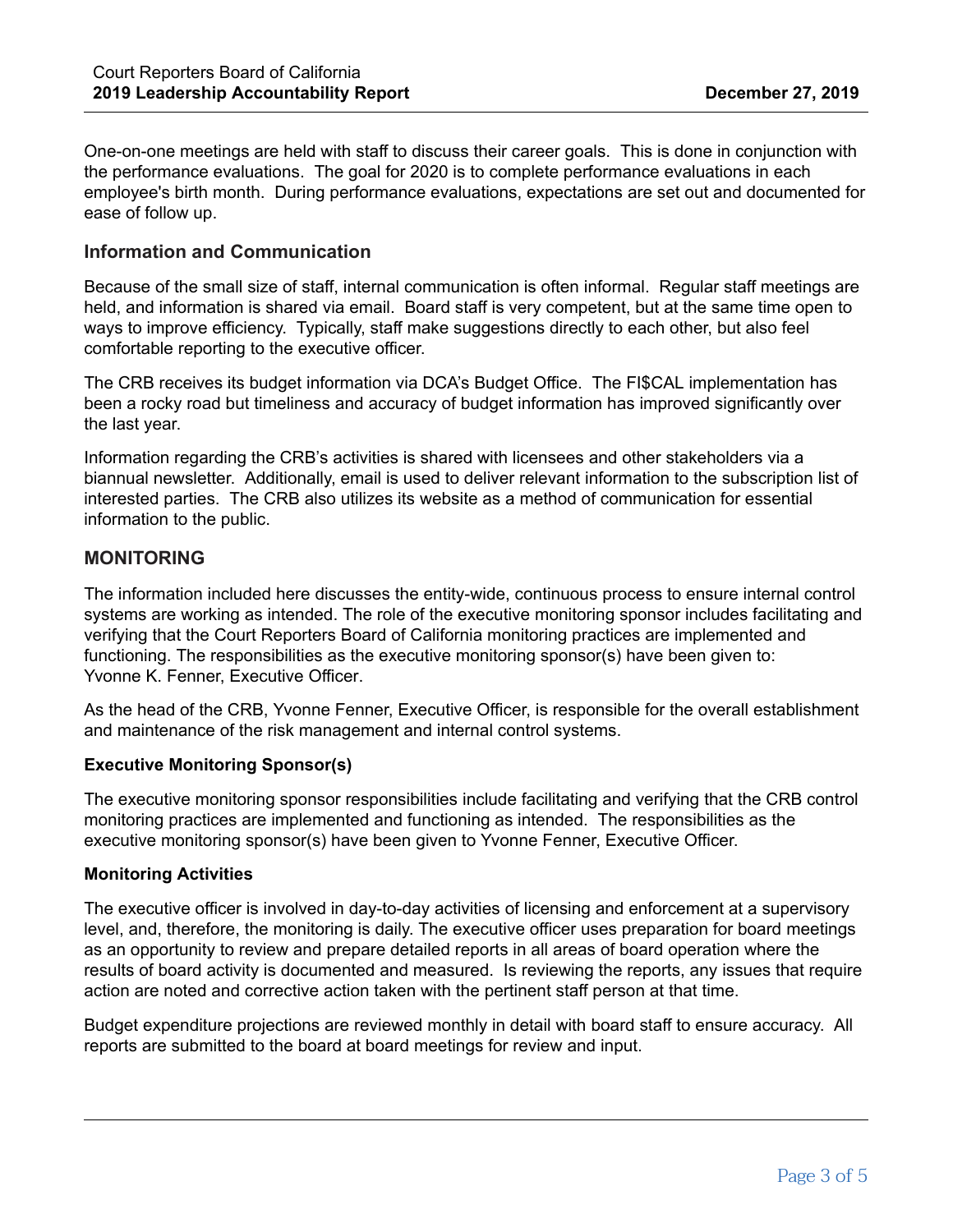# **RISK ASSESSMENT PROCESS**

The following personnel were involved in the Court Reporters Board of California risk assessment process: executive management.

The following methods were used to identify risks: brainstorming meetings, ongoing monitoring activities, other/prior risk assessments, external stakeholders, questionnaires, and other.

The following criteria were used to rank risks: likelihood of occurrence, potential impact to mission/ goals/objectives, and timing of potential event.

#### **RISK ASSESSMENT PROCESS**

Executive management, which is the only management at CRB, was involved in the CRB risk assessment process. The analysis was based on the experience and knowledge of the executive officer. The executive officer used the following criteria to rank the risks: Likelihood of Occurrence, Potential to Impact Mission/Goals/Objectives, and Timing of Potential Event.

## **RISKS AND CONTROLS**

## **Risk: Transcript Reimbursement Fund**

The CRB has a decreasing licensee base and increasing costs of doing regular business. The Transcript Reimbursement Fund (TRF), a fund available to indigent litigants to receive reimbursement for civil transcripts, is funded from license fees. The TRF has been in existence since 1981 and provided millions of dollars of help to qualified litigants. The CRB fund must have a minimum of six months' operating expenses for the TRF to be funded, and the TRF has had to be temporarily closed pending a rebuilding of the board's reserves.

## **Control: Address Licensing Fee Schedule**

The CRB has raised the license fee to help compensate for the budget imbalance. Every effort is being made to reduce expenditures and increase efficiencies. Budget expenditure reports are reviewed monthly (or as available from the DCA Budget's Office). It is expected that the TRF will reopen for the 2020-21 fiscal year.

## **Risk: Inadequate/Outdated Technology**

CRB staff has been involved in meetings exploring options for those boards and bureaus not already on the BreEZe platform. While proceeding with a new platform will be an expensive undertaking, many cost efficiencies will result to the board. Additionally, better service will be provided to consumers interacting with the board, from licensees wishing to renew online, to litigants submitting TRF applications online, and consumers submitting complaints online.

# **Control: Business Modification**

Board staff is pursuing a contract that will allow for the ability of accepting credit cards for payment while it fully considers the business modernization options.